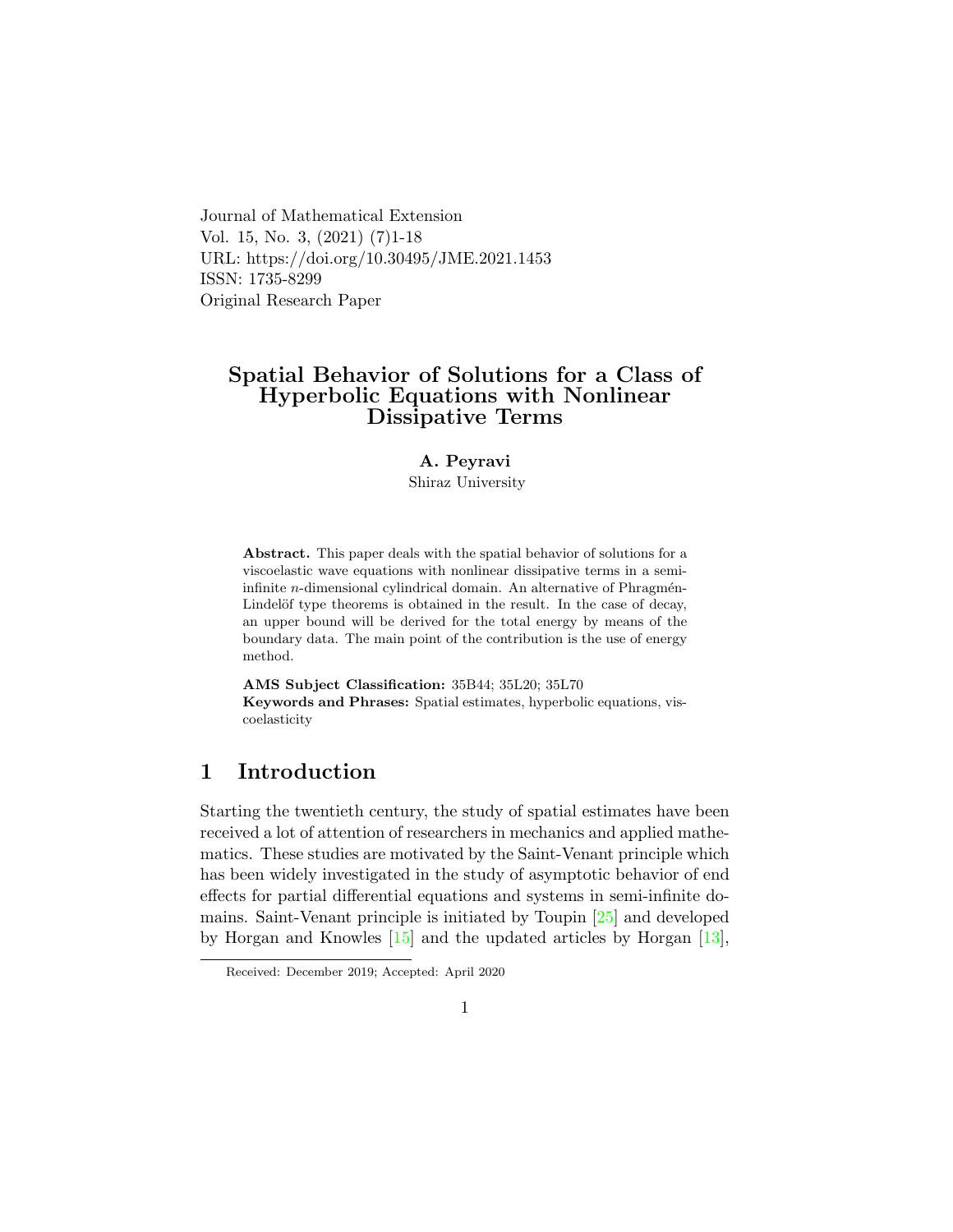[\[14\]](#page-16-2). The same kind of results can be found in the studies by Knowles [\[16\]](#page-16-3), [\[18\]](#page-16-4), Oleinik [\[19\]](#page-16-5), Flavin [\[7\]](#page-15-0), Flavin *et al.* [\[9\]](#page-15-1)-[\[11\]](#page-15-2) and Horgan [\[12\]](#page-15-3). In recent years, many problems deal with spatial growth or decay end effects for the solutions of initial-boundary value problems containing hyperbolic equations. We may recall the studies by Flavin  $et \, al \, [8]$  $et \, al \, [8]$ and Chirita *et.al*  $[2]$ -[\[4\]](#page-15-6) and the references cited in these works. Quintanilla in [\[20\]](#page-16-6) established spatial estimates for some classes of hyperbolic heat equation and proved same results in nonlinear viscoelasticity (See [\[21\]](#page-16-7) and [\[22\]](#page-16-8)). In linear viscoelasticity, Diaz and Quintanilla [\[5\]](#page-15-7) proved simillar results. In another work by Quintanilla and Saccomandi [\[23\]](#page-16-9), a dispersive wave equation in the form

$$
u_{tt} - \epsilon \Delta u_{tt} + bu_t = a\Delta u,
$$

has been considered. They proved a Phragmén-Lindelöf alternative of exponential type in the presence of dissipative term  $u_t$ . In the case  $b = 0$ , while they showed that an exponential decay is possible, they obtained a polynomial decay rate for solutions. In [\[26\]](#page-17-1), Yilmaz obtained the spatial behavior of solutions for the quasiliniear equation modelling dynamic viscoelasticity

$$
u_{tt} - \nabla \cdot (W(|\nabla u|)\nabla u) + b|u_t|^{p-2}u_t = \alpha \Delta u_t,
$$

where  $b, \alpha > 0, p > 1$  and  $W(s) = a + s^{p-2}, a > 0$ . In this regard, we may also recall another work by Y. Liu *et al.*  $\left[17\right]$  in which authors studied equations in the form

$$
|\dot{u}|^{\varepsilon} \ddot{u} - (|\nabla u|^p u_{,i})_{,i} - \gamma \dot{u}_{,jj} = 0,
$$

where  $\varepsilon$ , p and  $\gamma$  are positive constants with  $p \leq \varepsilon$ . They showed that the solution grows at least exponentially or decays at least algebraically with distance along the cylinder from the base. In this work, motivated by the above studies, we investigate the equation:

<span id="page-1-0"></span>
$$
u_{tt} - \Delta u + (g * \Delta u)(t) + au_t + u_t|u_t|^m
$$
  
= div $(\nabla u|\nabla u|^p)$  + div $(\nabla u_t|\nabla u_t|^p)$ , (1)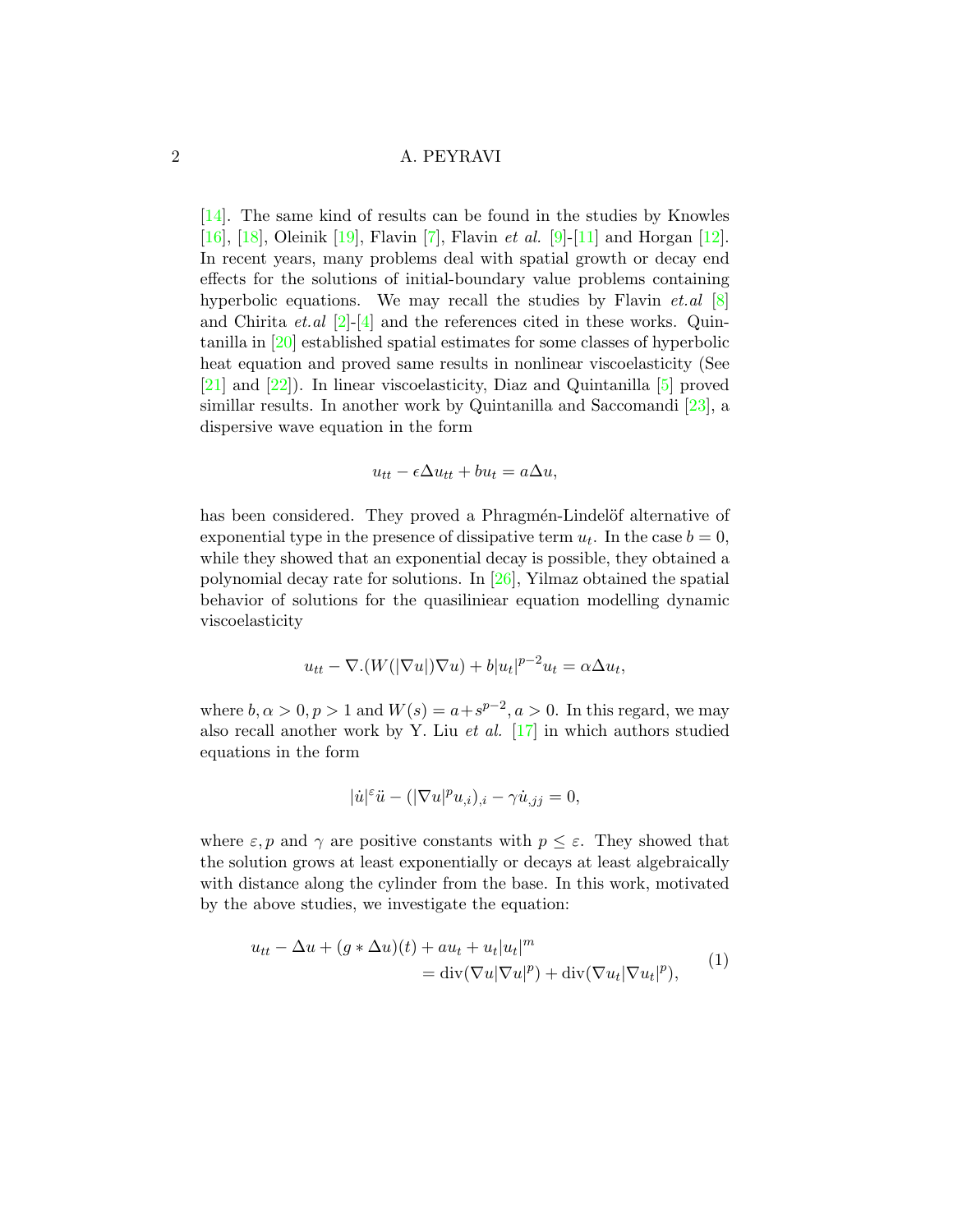in  $\Omega \times (0,T)$  under the initial-boundary conditions

$$
u(x',0,t) = h(x',t), \ (x',t) \in D_0 \times (0,T), \tag{2}
$$

$$
u(x,t) = 0, \quad (x,t) \in S_0 \times (0,T), \tag{3}
$$

<span id="page-2-2"></span><span id="page-2-1"></span><span id="page-2-0"></span>
$$
u(x,0) = u_t(x,0) = 0, \quad x \in \Omega,
$$
\n(4)

where  $a > 0$ ,  $m \geq 0$ ,  $p > 0$ ,  $\nu$  is the outward normal to the boundary and

$$
(g * v)(t) := \int_0^t g(t - \tau)v(\tau)d\tau.
$$

 $\Omega$  is the cylinder

$$
\Omega = \left\{ x \in \mathbb{R}^n : x_n \in R^+, x' \in D_{x_n}, n \ge 2 \right\},\
$$

where the cross-section  $D_z$  is a bounded simply-connected region in  $R^{n-1}$ and

$$
S_z = \{ x \in \mathbb{R}^n : x' \in \partial D_{x_n}, z \le x_n < \infty \}.
$$

Equations of the form  $(1)$  have their origin in the mathematical description of motion of viscoelastic materials. Viscoelastic materials exhibit effects of both elasticity and viscosity. Such materials have memory. The stress is a functional of the past history of the strain, instead of being a function of the present strain value (elastic) or of the present value of the time derivative of strain (viscous). The principal type of stress-strain relation has either an explicit elastic term or an explicit viscous term, plus an integral over the past history of some nonlinear function of the strain. Existence theorems can be obtained by an extension of methods used for pure partial differential equations, principally energy estimates for hyperbolic equations. Mathematical analysis on the motions of materials with memory can be found in  $[6]$ ,  $[24]$  and references therein. In our work, we assume the existence of classical solutions of the problem  $(1)-(4).$  $(1)-(4).$  $(1)-(4).$  $(1)-(4).$ 

In this article we study the spatial behavior of solutions for the problem  $(1)-(4)$  $(1)-(4)$  $(1)-(4)$  in the case  $m \leq p$ . An essential ingredient of our proof is based on construction a cross sectional energy function in order to obtain linear differential inequalities to finally prove that the energy grows or decays exponentially. Our method of proof follows closely the arguments of  $\left[23\right]$  and  $\left[26\right]$  with modifications needed for our problem. It is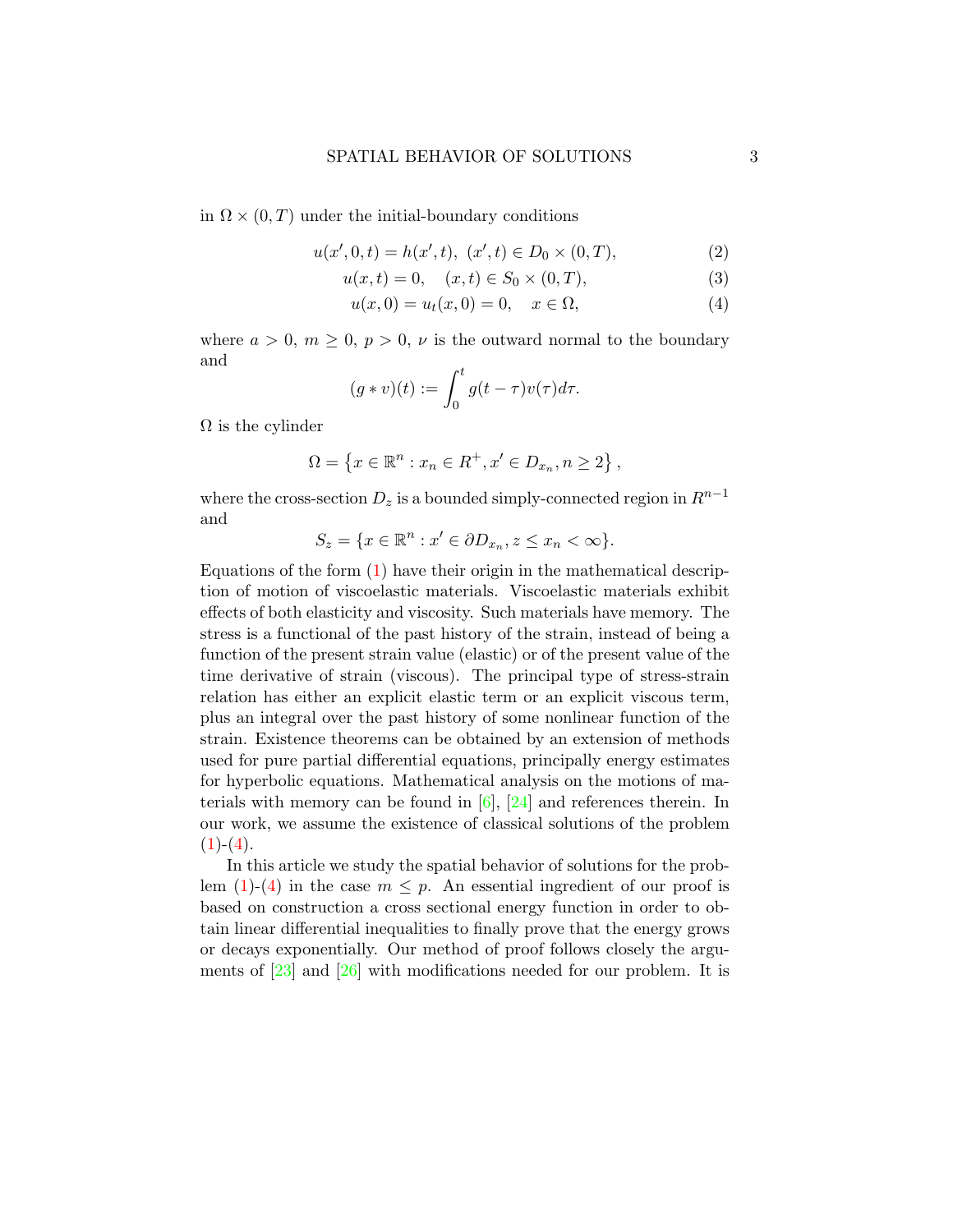worth noting that one can find similar results when  $m > p$  by defining a suitable weighted energy function and employing similar arguments in [\[17\]](#page-16-10). Finally, in the case of decay, an upper bound will be derived for the total energy (the amplitude term) by means of the boundary datum.

The rest of the paper is organized as follows. In section 2 we state some preliminaries and assumptions about the problem  $(1)-(4)$  $(1)-(4)$  $(1)-(4)$ . Our main result is obtained in Section 3.

## 2 Preliminaries

In this section, we present some material that will be needed throughout the article. We denote by  $(u, v)_D$  the usual  $L^2$  inner product on D and for  $1 \leq s \leq \infty$  we denote the  $L^s$  norm on D by  $||u||_{s,D}$ . In the sequel we use

$$
\Omega_z = \Omega \cap \{x \in \mathbb{R}^n : 0 < x_n < z\}, \quad R_z = \Omega \cap \{x \in \mathbb{R}^n : z < x_n < \infty\}.
$$

**Lemma 2.1.** (Sobolev-Poincaré inequality  $[1]$ ) Let s be a number with  $2 \leq s \leq \infty$   $(n = 1, 2, ..., r)$  or  $2 \leq s \leq \frac{nr}{n-r}$   $(n \geq r+1)$ , then there exists a constant  $B = B(D, s)$  such that

$$
||u||_{s,D} \le B||\nabla u||_{r,D}, \quad for \quad u \in W_0^{1,r}(D).
$$

We will also use the embedding  $L^r(D) \hookrightarrow L^s(D)$  for  $s < r$  with the same embedding constant  $B$  in the above inequality. We also assume that  $\partial D_z$  is sufficiently smooth to apply the divergence theorem such that

$$
0 < \gamma_0 \le \inf_z |D_z| \le \sup_z |D_z| \le \gamma_1 < \infty,
$$

and the prescribed function h vanishes on the lateral surface  $S_0$ . For the memory kernel, we assume that

<span id="page-3-0"></span>
$$
g \in C^{1}(\mathbb{R}^{+}) \cap L^{1}(\mathbb{R}^{+}), \quad 1 - \int_{0}^{\infty} g(s)ds = l > 0,
$$
 (5)

and

<span id="page-3-1"></span>
$$
g(s) \ge 0, \quad g'(s) \le 0, \qquad \forall s \in \mathbb{R}^+.
$$
 (6)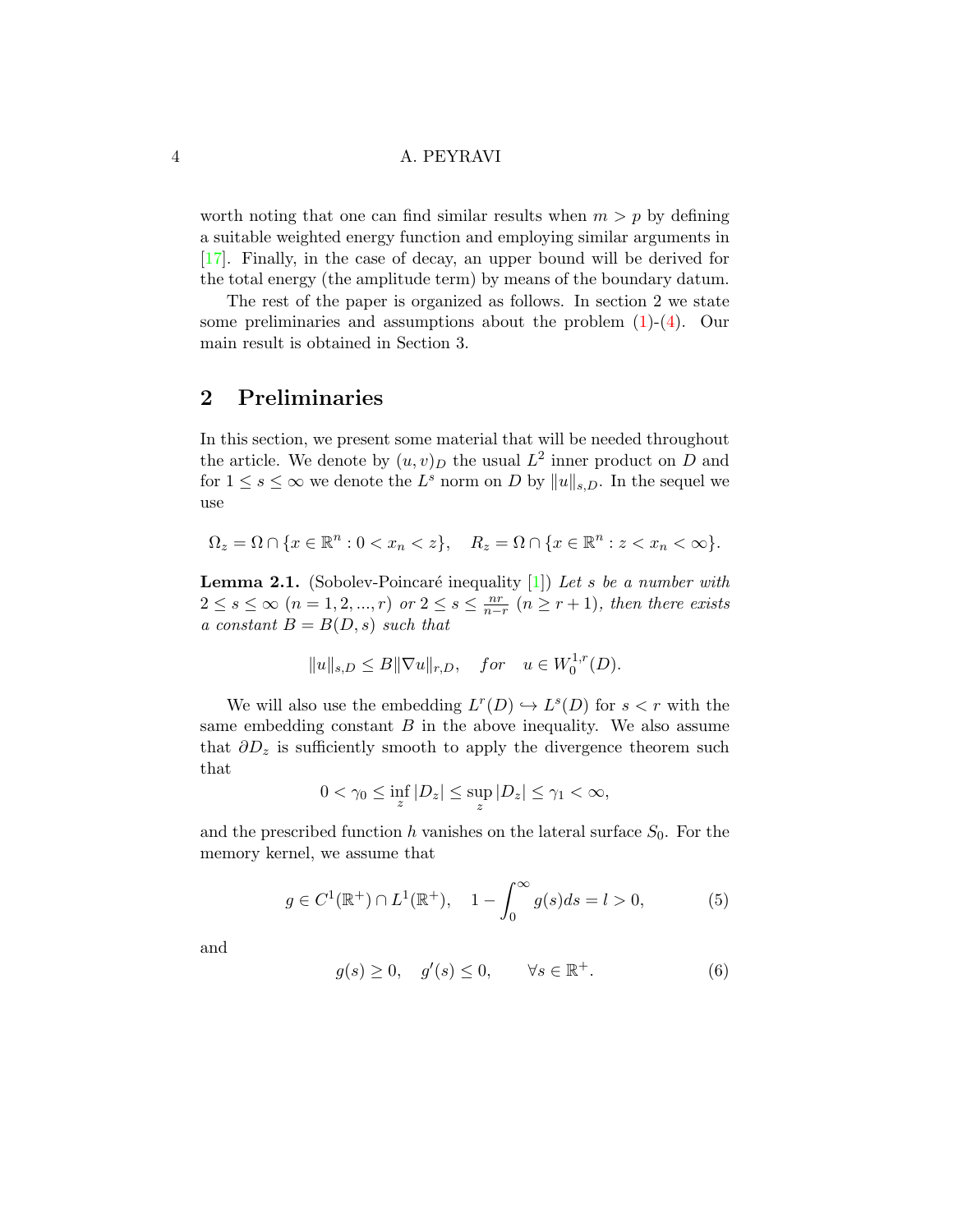For nonlinear terms we assume that  $p\geq m\geq 0$  and

<span id="page-4-0"></span>
$$
0 \le m \le \frac{4}{n-2} \quad \text{for} \quad n \ge 3. \tag{7}
$$

Remark 2.2. There are many functions satisfying the conditions [\(5\)](#page-3-0)-  $(6)$ , such as

$$
g_1(t) = \alpha (1+t)^{\mu}, \qquad \mu < -1,
$$
  
\n
$$
g_2(t) = \alpha e^{-\beta (1+t)^p}, \qquad 0 < p \le 1,
$$
  
\n
$$
g_3(t) = \frac{\alpha e^{-\beta t}}{(1+t)^n}, \qquad n = 0, 1, 2, ...,
$$
  
\n
$$
g_4(t) = \frac{\alpha}{(2+t)^{\mu} (\ln(2+t))^{\beta}}, \qquad \mu > 1,
$$

where  $\alpha$  and  $\beta$  are positive constants which are chosen properly.

Finally, we state the following lemma that will be needed throughout our proofs.

**Lemma 2.3.** For  $\psi \in C^1([0, +\infty), \mathbb{R})$ , we have

$$
(g * \psi)(t)\psi_t(t) = -\frac{1}{2}\frac{d}{dt}(g \diamond \psi)(t) + \frac{1}{2}\frac{d}{dt}\left\{\int_0^t g(\tau)d\tau|\psi(t)|^2\right\} + \frac{1}{2}(g' \diamond \psi)(t) - \frac{1}{2}g(t)|\psi(t)|^2,
$$

where

$$
(g \diamond \psi)(t) := \int_0^t g(t-\tau)|\psi(t) - \psi(\tau)|^2 d\tau.
$$

Proof.We have

$$
(g * \psi)(t)\psi_t(t)
$$
  
=  $\int_0^t g(t-\tau)(\psi(\tau) - \psi(t))\psi_t(t)d\tau + \frac{1}{2}\int_0^t g(t-\tau)\frac{d}{dt}|\psi(t)|^2d\tau$   
=  $-\frac{1}{2}\frac{d}{dt}\int_0^t g(t-\tau)|\psi(\tau) - \psi(t)|^2d\tau$   
+  $\frac{1}{2}\int_0^t g'(t-\tau)|\psi(\tau) - \psi(t)|^2d\tau$   
+  $\frac{1}{2}\frac{d}{dt}\left\{\int_0^t g(\tau)d\tau|\psi(t)|^2\right\} - \frac{1}{2}g(t)|\psi(t)|^2.$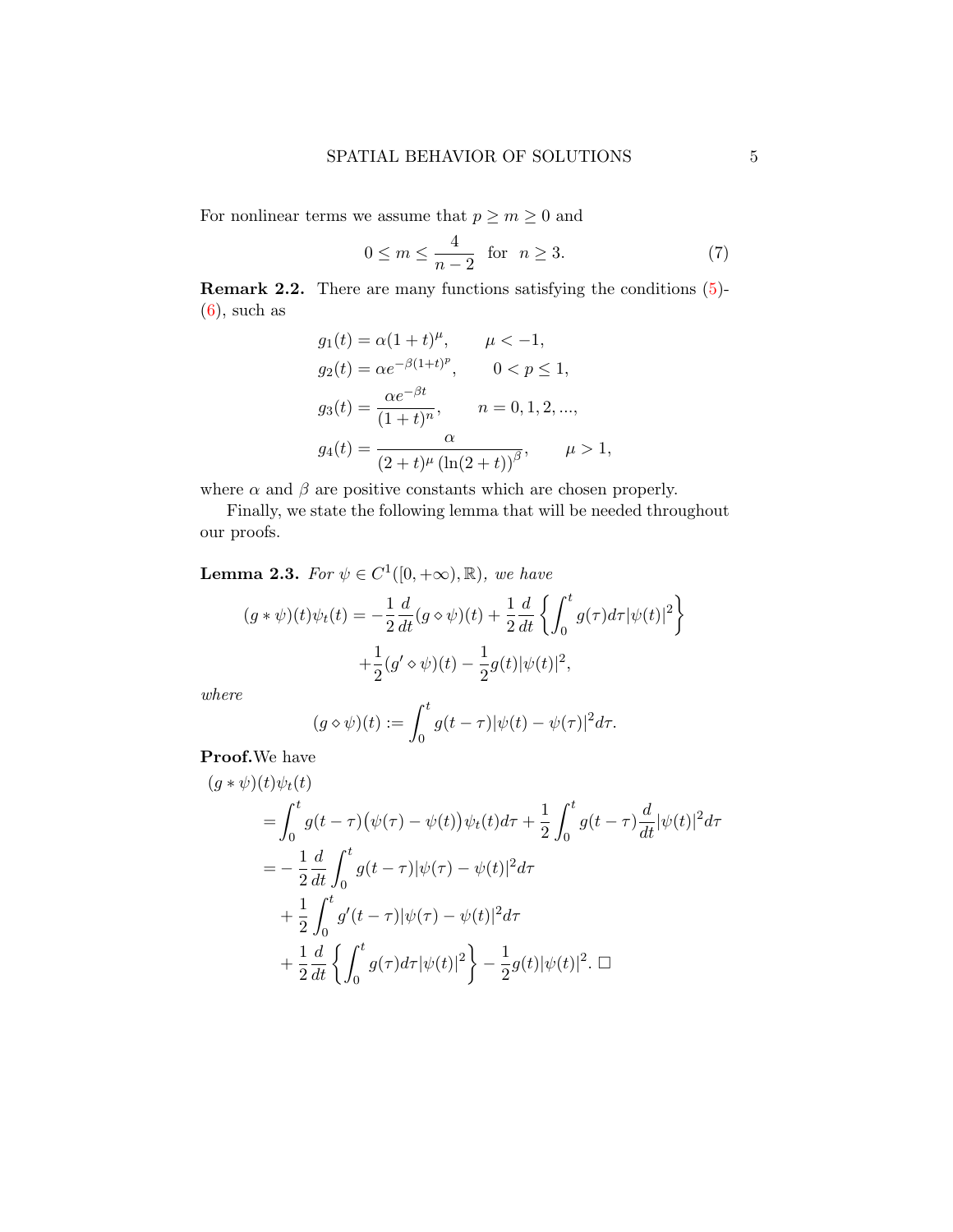# 3 Spatial estimates

In this section we will investigate the spatial behavior of solutions for the problem  $(1)-(4)$  $(1)-(4)$  $(1)-(4)$ . We begin with the following lemma.

**Lemma 3.1.** Suppose that  $m \leq p$  and [\(7\)](#page-4-0) holds, then there exists a positive constant  $C > 0$  such that

$$
\int_{D_z} |u|^{m+2} dx' \leq C \left( \|\nabla u\|_{2,D_z}^2 + \int_{D_z} |u|^{p+2} dx' \right).
$$

**Proof.**If  $||u||_{m+2,D_z} \leq 1$ , then by [\(7\)](#page-4-0) we have

$$
||u||_{m+2,D_z}^{m+2} \le ||u||_{m+2,D_z}^2 \le B_z^2 ||\nabla u||_{2,D_z}^2.
$$

where  $B_z$  is the best embedding constant on  $D_z$ . If  $||u||_{m+2,D_z} > 1$ , then

$$
||u||_{m+2,D_z}^{m+2} \le ||u||_{m+2,D_z}^{p+2} \le B_z^{p+2} ||u||_{p+2,D_z}^{p+2}.
$$

Taking  $C = \sup_z C_z$ , with  $C_z = B_z^2 + B_z^{p+2}$ , completes the proof.  $\Box$ 

For solutions of the problem  $(1)-(4)$  $(1)-(4)$  $(1)-(4)$ , we introduce the energy function  $\phi_{\epsilon}(z,T)$  given by

<span id="page-5-0"></span>
$$
\phi_{\epsilon}(z,T) = \int_0^T \int_{D_z} \left[ (u_t + \epsilon u) \left( u_{x_n} + u_{x_n} |\nabla u|^p \right. \right. \\ \left. + u_{tx_n} |\nabla u_t|^p - (g * u_{x_n})(t) \right) \right] dx'dt,
$$
\n
$$
(8)
$$

where  $\epsilon > 0$  is a constant. By lemma 2.3 we have

<span id="page-5-1"></span>
$$
\int_{\Omega_z} \int_0^t g(t-\tau) \nabla u_t(t) \nabla u(\tau) d\tau dx
$$
\n
$$
= -\frac{1}{2} \frac{d}{dt} \left[ (g \circ \nabla u)_{\Omega_z}(t) \right] + \frac{1}{2} \frac{d}{dt} \left[ \int_0^t g(\tau) d\tau ||\nabla u(t)||_{2,\Omega_z}^2 \right] \tag{9}
$$
\n
$$
+ \frac{1}{2} (g' \circ \nabla u)_{\Omega_z}(t) - \frac{1}{2} g(t) ||\nabla u||_{2,\Omega_z}^2,
$$

where

$$
(g \circ v)_D(t) = \int_0^t g(t - \tau) ||v(t) - v(\tau)||_{2,D}^2 d\tau.
$$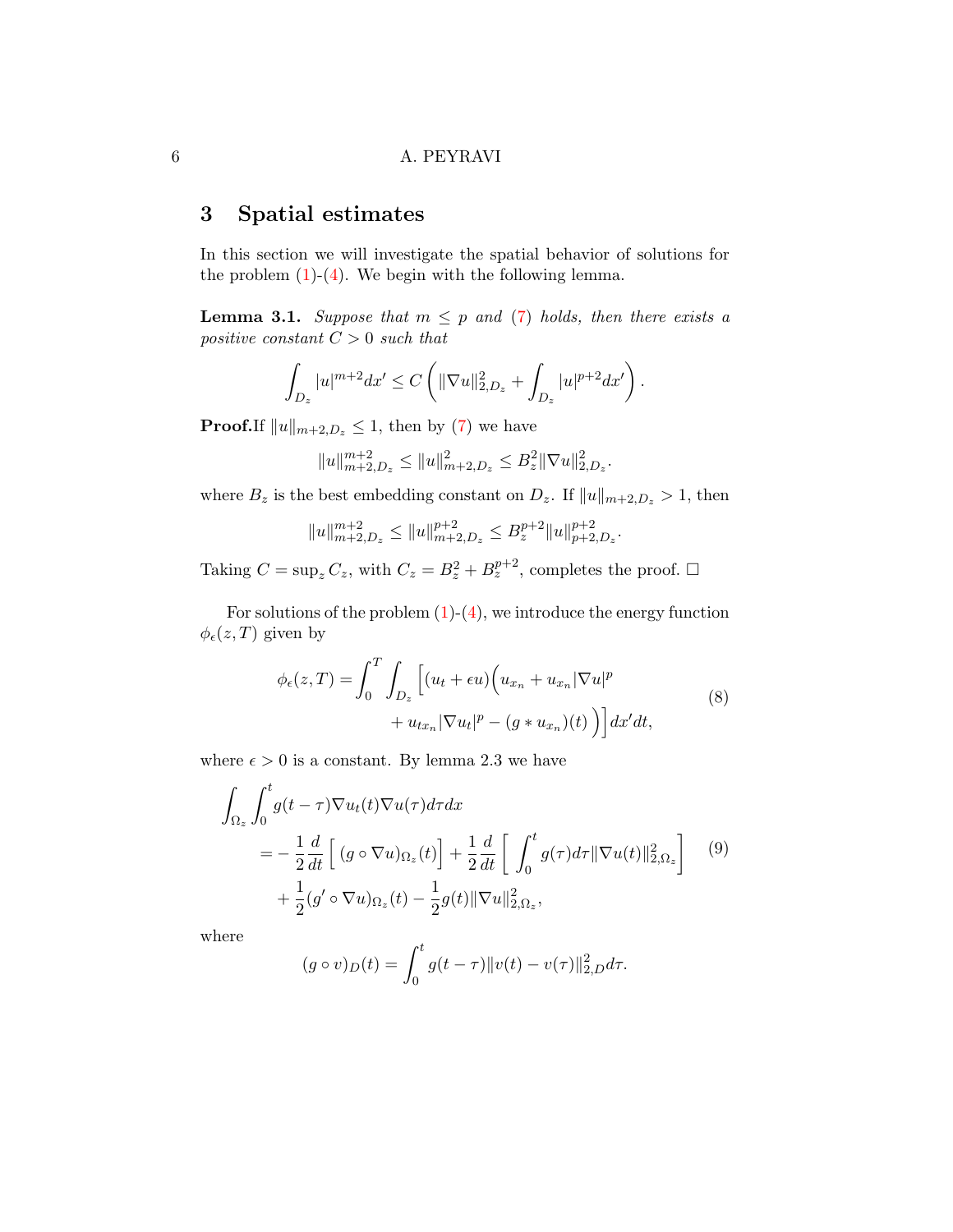Using the divergence theorem,  $(8)$ ,  $(9)$  and the initial-boundary conditions  $(3)$  and  $(4)$ , we obtain

<span id="page-6-2"></span>
$$
\phi_{\epsilon}(z,T) = \phi_{\epsilon}(0,T)
$$
\n
$$
+ \frac{1}{2}||u_t||_{2,\Omega_z}^2 + \frac{a\epsilon}{2}||u||_{2,\Omega_z}^2 + \epsilon(u, u_t)_{\Omega_z} + \frac{1}{p+2}\int_{\Omega_z} |\nabla u|^{p+2} dx
$$
\n
$$
+ \frac{1}{2}\left(1 - \int_0^T g(\tau)d\tau\right) ||\nabla u||_{2,\Omega_z}^2 + \frac{1}{2}(g \circ \nabla u)_{\Omega_z}(T)
$$
\n
$$
+ (a - \epsilon) \int_0^T ||u_t||_{2,\Omega_z}^2 dt + \int_0^T \left(\frac{1}{2}g(t) + \epsilon\right) ||\nabla u||_{2,\Omega_z}^2 dt
$$
\n
$$
+ \int_0^T \int_{\Omega_z} |u_t|^{m+2} dx dt + \epsilon \int_0^T \int_{\Omega_z} u u_t |u_t|^m dx dt
$$
\n
$$
+ \epsilon \int_0^T \int_{\Omega_z} |\nabla u|^{p+2} dx dt + \int_0^T \int_{\Omega_z} |\nabla u_t|^{p+2} dx dt
$$
\n
$$
+ \epsilon \int_0^T \int_{\Omega_z} \nabla u \cdot \nabla u_t |\nabla u_t|^p dx dt - \frac{1}{2} \int_0^T (g' \circ \nabla u)_{\Omega_z}(t) dt
$$
\n
$$
- \epsilon \int_0^T \int_{\Omega_z} \int_0^t g(t - \tau) \nabla u(t) \nabla u(\tau) d\tau dx dt.
$$
\n(10)

To get an upper bound for  $\phi_{\epsilon}(z,T)$  in [\(8\)](#page-5-0), we use the Young's inequality to obtain

<span id="page-6-0"></span>
$$
\int_{D_z} \int_0^t g(t-\tau)u(t)u_{x_n}(\tau)d\tau dx'
$$
\n
$$
\leq \frac{1-l}{2} \|u\|_{2,D_z}^2
$$
\n
$$
+ \frac{1}{2} \int_{D_z} \int_0^t g(t-\tau)|u_{x_n}(\tau) - u_{x_n}(t) + u_{x_n}(t)|^2 d\tau dx'
$$
\n
$$
\leq \frac{1-l}{2} \|u\|_{2,D_z}^2 + (g \circ \nabla u)_{D_z}(t) + (1-l) \|\nabla u\|_{2,D_z}^2.
$$
\n
$$
(11)
$$

Analogously,

<span id="page-6-1"></span>
$$
\int_{D_z} \int_0^t g(t-\tau)u_t(t)u_{x_n}(\tau)d\tau dx'
$$
\n
$$
\leq \frac{1-l}{2} \|u_t\|_{2,D_z}^2 + (g \circ \nabla u)_{D_z}(t) + (1-l) \|\nabla u\|_{2,D_z}^2.
$$
\n(12)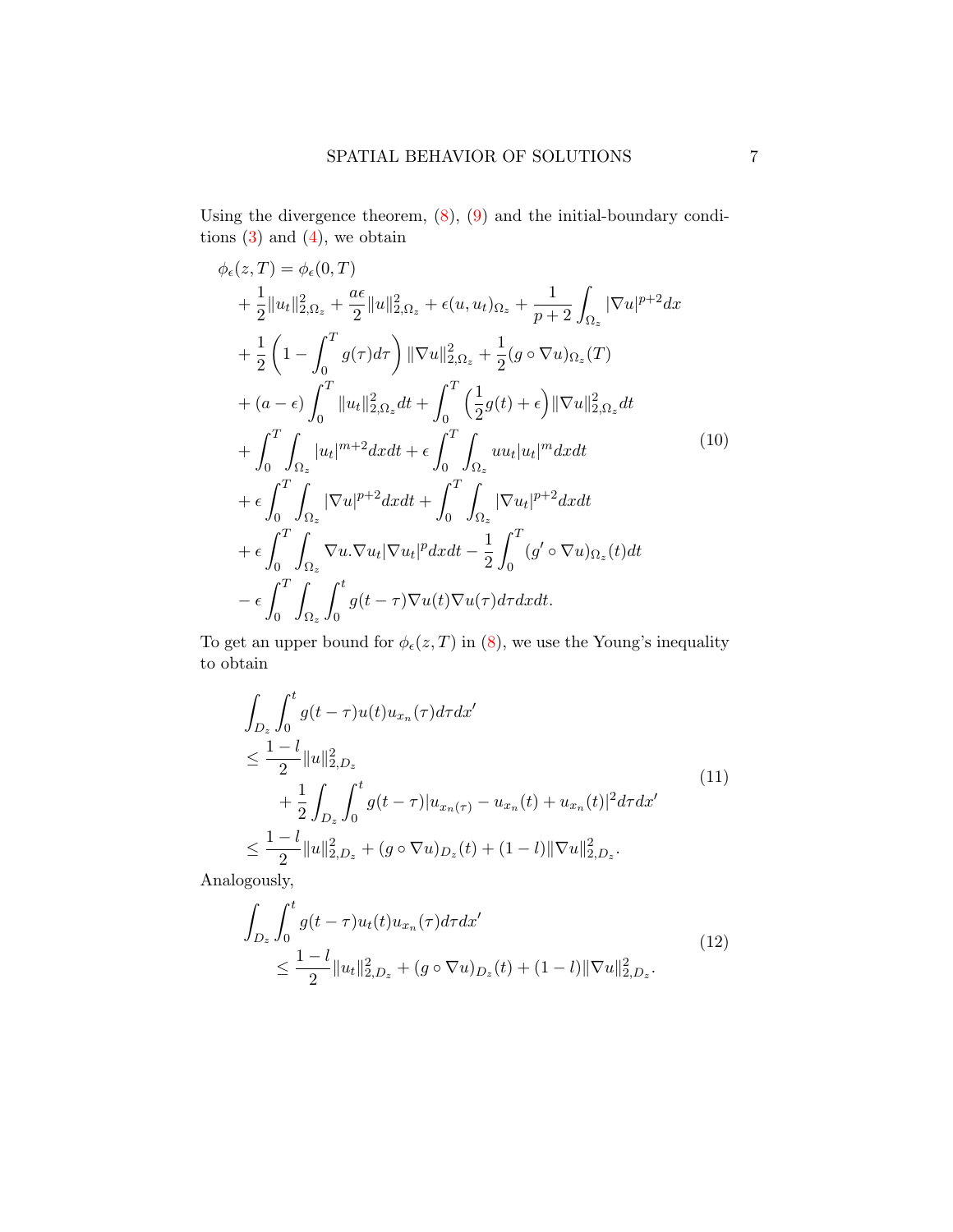Therefore, from  $(8)$ , $(11)$  and  $(12)$  one can write

<span id="page-7-0"></span>
$$
\phi_{\epsilon}(z,T) \leq \int_{0}^{T} \int_{D_{z}} \left\{ (u_{t} + \epsilon u) (u_{x_{n}} + u_{x_{n}} |\nabla u|^{p} + u_{tx_{n}} |\nabla u_{t}|^{p}) \right\} dx'dt \n+ (1 + \epsilon) \int_{0}^{T} (g \circ \nabla u)_{D_{z}}(t) dt + (1 - l)(1 + \epsilon) \int_{0}^{T} ||\nabla u||_{2, D_{z}}^{2} dt \right\}\n+ \frac{1 - l}{2} \int_{0}^{T} (||u_{t}||_{2, D_{z}}^{2} + \epsilon ||u||_{2, D_{z}}^{2}) dt.
$$
\n(13)

Using Young's inequality and lemma 2.1 we obtain

$$
\int_{0}^{T} \int_{D_{z}} u u_{x_{n}} |\nabla u|^{p} dx'dt
$$
\n
$$
\leq \frac{1}{p+2} \int_{0}^{T} \int_{D_{z}} |u|^{p+2} dx'dt
$$
\n
$$
+ \frac{p+1}{p+2} \int_{0}^{T} \int_{D_{z}} |\nabla u|^{p+2} dx'dt
$$
\n
$$
\leq \left(\frac{B_{z}^{p+2} + p + 1}{p+2}\right) \int_{0}^{T} \int_{D_{z}} |\nabla u|^{p+2} dx'dt.
$$
\n(14)

Similarly, we have

$$
\int_{0}^{T} \int_{D_{z}} u_{t} u_{x_{n}} |\nabla u|^{p} dx'dt \leq \frac{B_{z}^{p+2}}{p+2} \int_{0}^{T} \int_{D_{z}} |\nabla u_{t}|^{p+2} dx'dt + \frac{p+1}{p+2} \int_{0}^{T} \int_{D_{z}} |\nabla u|^{p+2} dx'dt,
$$
\n(15)

$$
\int_{0}^{T} \int_{D_{z}} u u_{tx_{n}} |\nabla u_{t}|^{p} dx'dt \leq \frac{B_{z}^{p+2}}{p+2} \int_{0}^{T} \int_{D_{z}} |\nabla u|^{p+2} dx'dt + \frac{p+1}{p+2} \int_{0}^{T} \int_{D_{z}} |\nabla u_{t}|^{p+2} dx'dt,
$$
\n(16)

<span id="page-7-1"></span>
$$
\int_{0}^{T} \int_{D_{z}} u_{t} u_{tx_{n}} |\nabla u_{t}|^{p} dx' dt
$$
\n
$$
\leq \left( \frac{B_{z}^{p+2} + p + 1}{p+2} \right) \int_{0}^{T} \int_{D_{z}} |\nabla u_{t}|^{p+2} dx' dt.
$$
\n(17)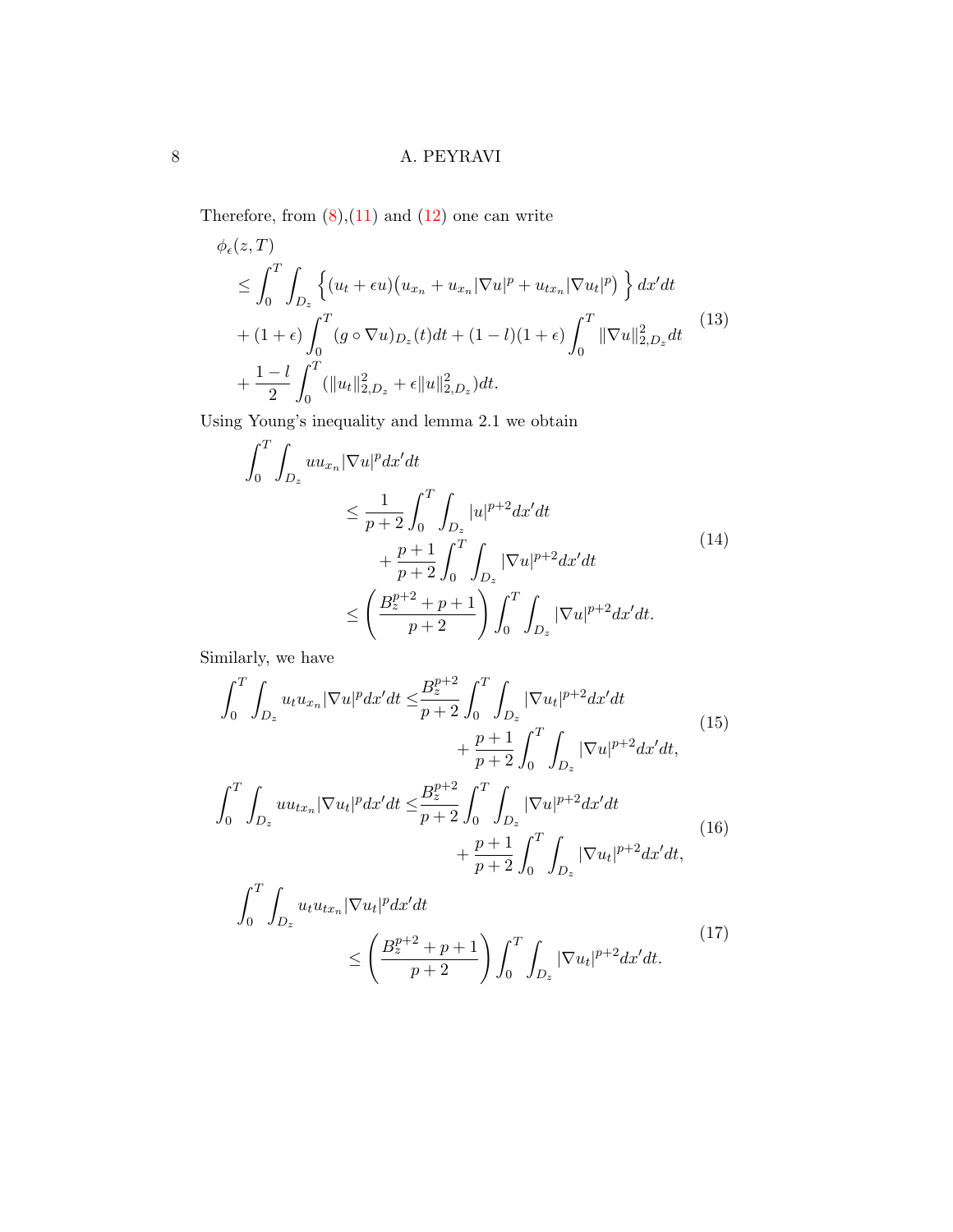Now, using the estimates  $(13)-(17)$  $(13)-(17)$  $(13)-(17)$ , Poincaré and Young's inequalities, one can find

<span id="page-8-1"></span>
$$
|\phi_{\epsilon}(z,T)| \le M_1 \int_0^T \int_{D_z} |\nabla u|^{p+2} dx'dt + M_2 \int_0^T \int_{D_z} |\nabla u_t|^{p+2} dx' + M_3 \int_0^T \|\nabla u\|_{2,D_z}^2 dt + (1+\epsilon) \int_0^T (g \circ \nabla u)_{D_z} dt + \left(1 - \frac{l}{2}\right) \int_0^T \|u_t\|_{2,D_z}^2 dt,
$$
 (18)

where

$$
M_1 = \frac{1}{p+2} \left[ (1+\epsilon)(1+p) + 2\epsilon \mathcal{B}^{p+2} \right],
$$
  
\n
$$
M_2 = \frac{1}{p+2} \left[ (1+\epsilon)(1+p) + 2\mathcal{B}^{p+2} \right],
$$
  
\n
$$
M_3 = \frac{1}{2} \left[ \left( 1 + \epsilon(2-l) \right) \mathcal{B}^2 + (3-2l)\epsilon + 2(1-l) \right],
$$

and  $\mathcal{B} = \sup_z B_z$ . On the other hand, a differentiation with respect to z from [\(10\)](#page-6-2), using the assumptions [\(5\)](#page-3-0), [\(6\)](#page-3-1) and the inequality  $\epsilon(u, u_t)_D \geq$  $-\frac{1}{4}$  $\frac{1}{4}||u_t||_{2,D}^2 - \epsilon^2 ||u||_{2,D}^2$ , for  $\epsilon \leq \frac{a}{2}$  $\frac{a}{2}$ , we get

<span id="page-8-0"></span>
$$
\frac{\partial \phi_{\epsilon}}{\partial z} \geq (a - \epsilon) \int_{0}^{T} ||u_{t}||_{2, D_{z}}^{2} dt + \epsilon \int_{0}^{T} ||\nabla u||_{2, D_{z}}^{2} dt \n+ \int_{0}^{T} \int_{D_{z}} |u_{t}|^{m+2} dx'dt + \epsilon \int_{0}^{T} \int_{D_{z}} u u_{t} |u_{t}|^{m} dx'dt \n+ \epsilon \int_{0}^{T} \int_{D_{z}} |\nabla u|^{p+2} dx'dt + \int_{0}^{T} \int_{D_{z}} |\nabla u_{t}|^{p+2} dx'dt \n- \epsilon \int_{0}^{T} \int_{D_{z}} \int_{0}^{t} g(t - \tau) \nabla u(t) . \nabla u(\tau) d\tau dx'dt \n+ \epsilon \int_{0}^{T} \int_{D_{z}} \nabla u . \nabla u_{t} |\nabla u_{t}|^{p} dx'dt.
$$
\n(19)

Using Young 's inequality, lemma 3.1 and lemma 2.1, for any  $\delta > 0$ , we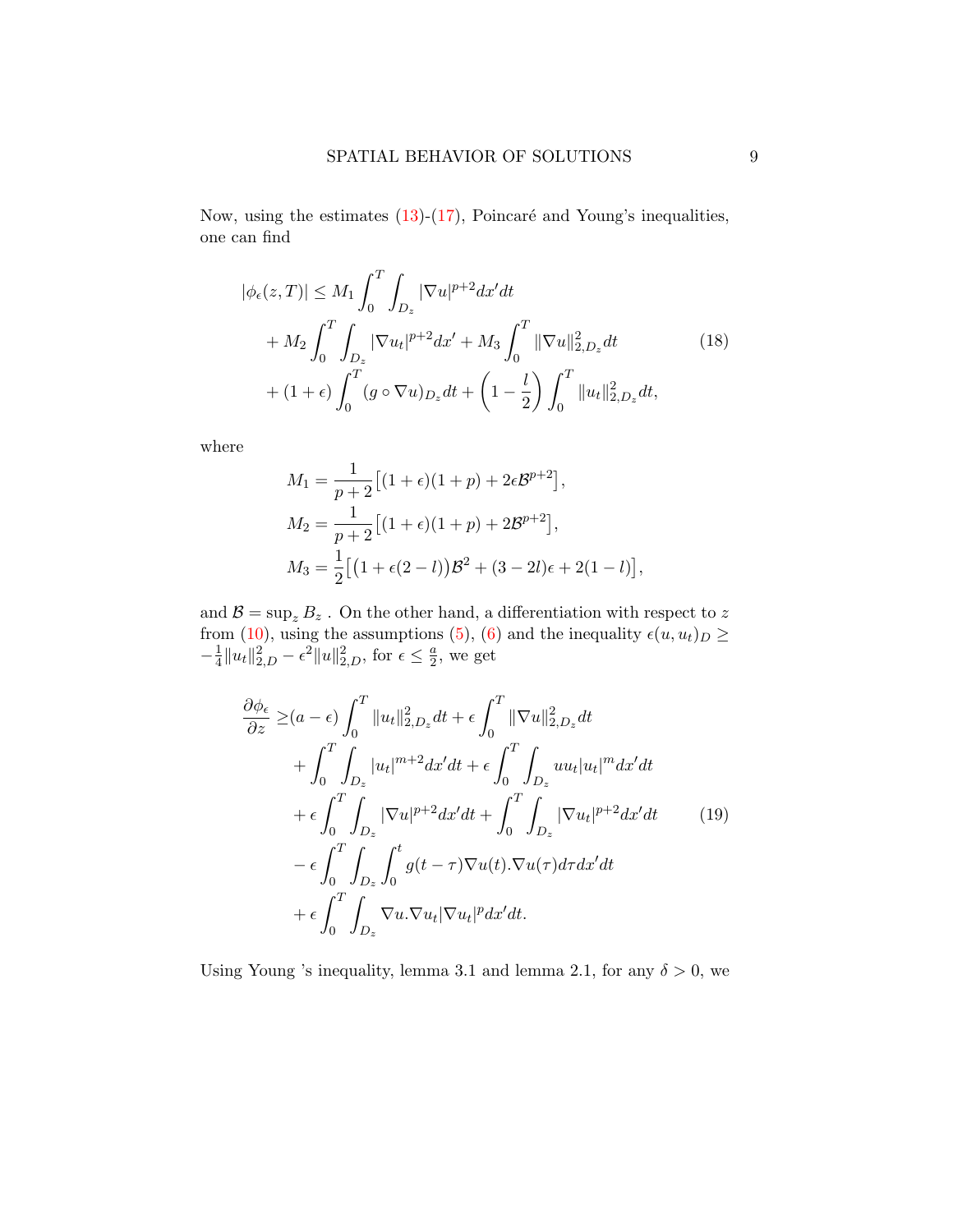obtain

<span id="page-9-0"></span>
$$
\int_{0}^{T} \int_{D_{z}} u u_{t} |u_{t}|^{m} dx dt
$$
\n
$$
\geq -c(\delta) \int_{0}^{T} \int_{D_{z}} |u_{t}|^{m+2} dx dt - \delta \int_{0}^{T} \int_{D_{z}} |u|^{m+2} dx dt
$$
\n
$$
\geq -c(\delta) \int_{0}^{T} \int_{D_{z}} |u_{t}|^{m+2} dx dt
$$
\n
$$
- \delta C \int_{0}^{T} \left( \|\nabla u\|_{2, D_{z}}^{2} + \mathcal{B}^{p+2} \int_{D_{z}} |\nabla u|^{p+2} dx \right) dt.
$$
\n(20)

Then, from [\(20\)](#page-9-0), using Young's inequality for the last term in the right hand side of [\(19\)](#page-8-0) and

$$
\int_{D_z} \int_0^t g(t-\tau) \nabla u(t) . \nabla u(\tau) d\tau dx = \frac{1}{2} \left( \int_0^t g(\tau) d\tau \right) ||\nabla u||_{D_z}^2
$$

$$
+ \frac{1}{2} \int_0^t g(t-\tau) ||\nabla u(\tau)||_{D_z}^2 d\tau - \frac{1}{2} (g \circ \nabla u)_{D_z}(t),
$$

the estimate [\(19\)](#page-8-0) can be rewritten in the form

$$
\frac{\partial \phi_{\epsilon}}{\partial z} \geq (a - \epsilon) \int_{0}^{T} ||u_{t}||_{2, D_{z}}^{2} dt \n+ \frac{\epsilon}{2} \int_{0}^{T} \left(1 - \int_{0}^{t} g(\tau) d\tau - 2\delta C\right) ||\nabla u||_{2, D_{z}}^{2} dt \n+ (1 - \epsilon c(\delta)) \int_{0}^{T} \int_{D_{z}} (|u_{t}|^{m+2} + |\nabla u_{t}|^{p+2}) dx'dt \n+ \epsilon (1 - \delta(1 + C\mathcal{B}^{p+2})) \int_{0}^{T} \int_{D_{z}} |\nabla u|^{p+2} dx'dt \n+ \frac{\epsilon}{2} \int_{0}^{T} \left( ||\nabla u||_{2, D_{z}}^{2} - \int_{0}^{t} g(t - \tau) ||\nabla u(\tau)||_{2, D_{z}}^{2} d\tau \right) dt \n+ \frac{\epsilon}{2} \int_{0}^{T} (g \circ \nabla u)_{D_{z}}(t) dt.
$$

The classical Young's inequality for convolutions asserts that

$$
||f_1 * f_2||_r \leq ||f_1||_q ||f_2||_s ,
$$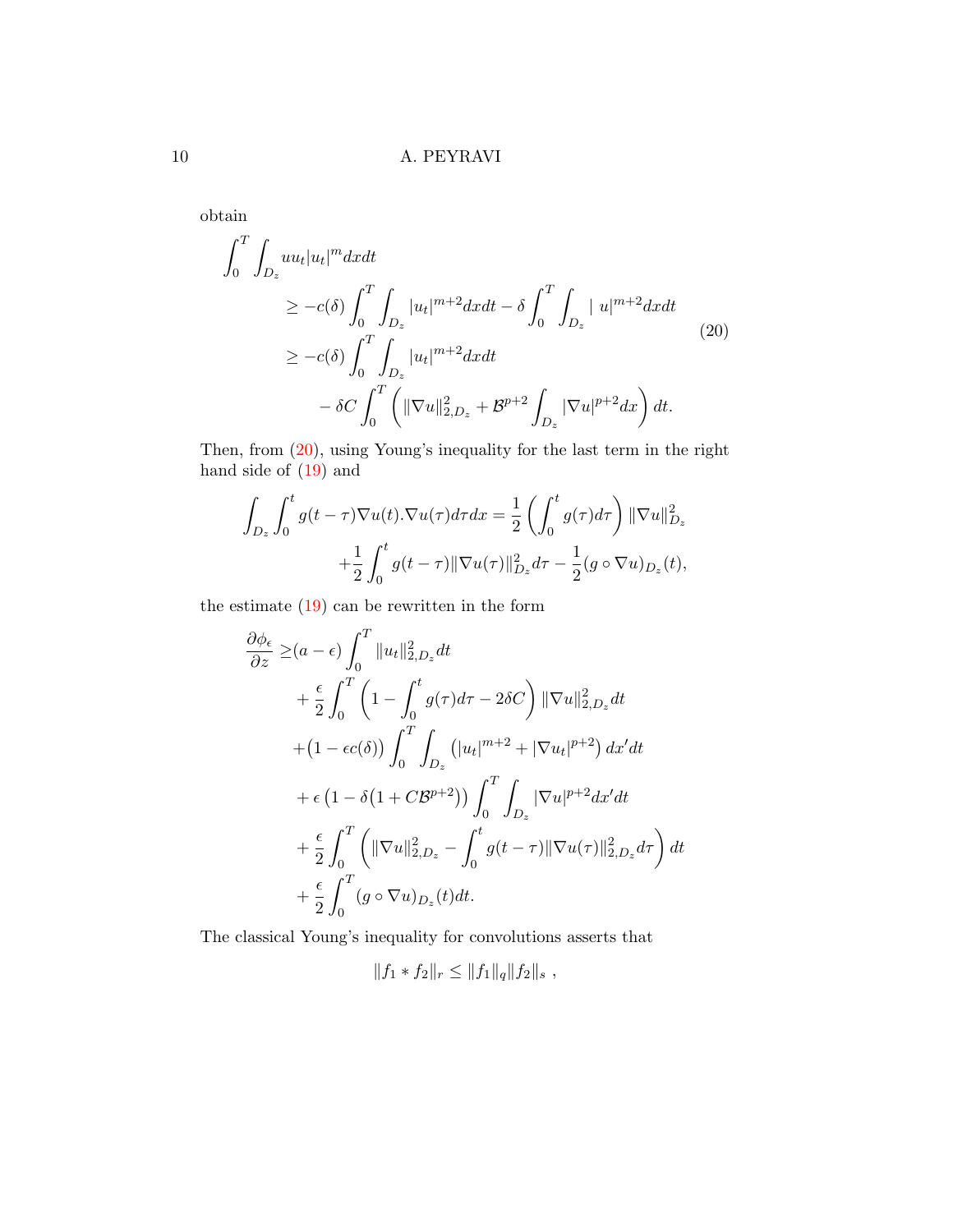where  $1 \le r, s, q \le \infty$  and  $q^{-1} + s^{-1} = r^{-1} + 1$ . If  $r = 1$  then, for  $s = q = 1$  we have

$$
\int_0^T \int_0^t g(t-\tau) \|\nabla u(\tau)\|_{2,D_z}^2 d\tau dt
$$
  
\n
$$
= \|g * \|\nabla u\|_{2,D_z}^2 \|_1 \le \|g\|_1 \cdot \|\|\nabla u\|_{2,D_z}^2 \|_1
$$
  
\n
$$
= \int_0^T g(t) dt \int_0^T \|\nabla u\|_{2,D_z}^2 dt
$$
  
\n
$$
\le (1-l) \int_0^T \|\nabla u\|_{2,D_z}^2 dt \le \int_0^T \|\nabla u\|_{2,D_z}^2 dt.
$$

Therefore,

<span id="page-10-0"></span>
$$
\frac{\partial \phi_{\epsilon}}{\partial z} \geq c \int_0^T \int_{D_z} \left( u_t^2 + |\nabla u|^2 + |u_t|^{m+2} + |\nabla u|^{p+2} + |\nabla u_t|^{p+2} \right) dt
$$
  
+ 
$$
c \int_0^T (g \circ \nabla u)_{D_z}(t) dt,
$$
 (21)

where

$$
c = \min\left\{a - \epsilon, \frac{\epsilon}{2}(l - 2\delta C), 1 - \epsilon c(\delta), \epsilon (1 - \delta(1 + C\mathcal{B}^{p+2}))\right\},\,
$$

in which,  $\delta$  is chosen so small enough such that  $\delta < \min\{\frac{l}{2\delta}\}$  $\frac{l}{2C}, \frac{1}{1+C\mathcal{B}^{p+2}}\}$ and so whence  $\delta$  is fixed, we choose  $\epsilon > 0$  sufficiently small such that  $\epsilon \, < \, \min\{\frac{a}{2}\}$  $\frac{a}{2}, \frac{1}{c(\delta)}$  $\frac{1}{c(\delta)}$ . Upon exploiting the inequalities [\(18\)](#page-8-1) and [\(21\)](#page-10-0) we arrive at

<span id="page-10-1"></span>
$$
\frac{\partial \phi_{\epsilon}}{\partial z} - \frac{c}{\gamma} \phi_{\epsilon} \ge 0, \tag{22}
$$

<span id="page-10-2"></span>
$$
\frac{\partial \phi_{\epsilon}}{\partial z} + \frac{c}{\gamma} \phi_{\epsilon} \ge 0, \tag{23}
$$

where  $\gamma = \max\left\{M_1, M_2, M_3, 1 + \epsilon, 1 - \frac{l}{2}\right\}$  $\frac{l}{2}$ . Now, assume that for some  $z_0 \geq 0, \, \phi_\epsilon(z_0, t)$  is positive, since  $\frac{\partial \phi_\epsilon}{\partial z}$  is positive, then  $\phi_\epsilon(z, t)$  remains positive for  $z \ge z_0$ . Then, from [\(22\)](#page-10-1) we have

<span id="page-10-3"></span>
$$
\phi_{\epsilon}(z,T) \ge \phi_{\epsilon}(z_0,T) \exp\left(\frac{c}{\gamma}(z-z_0)\right). \tag{24}
$$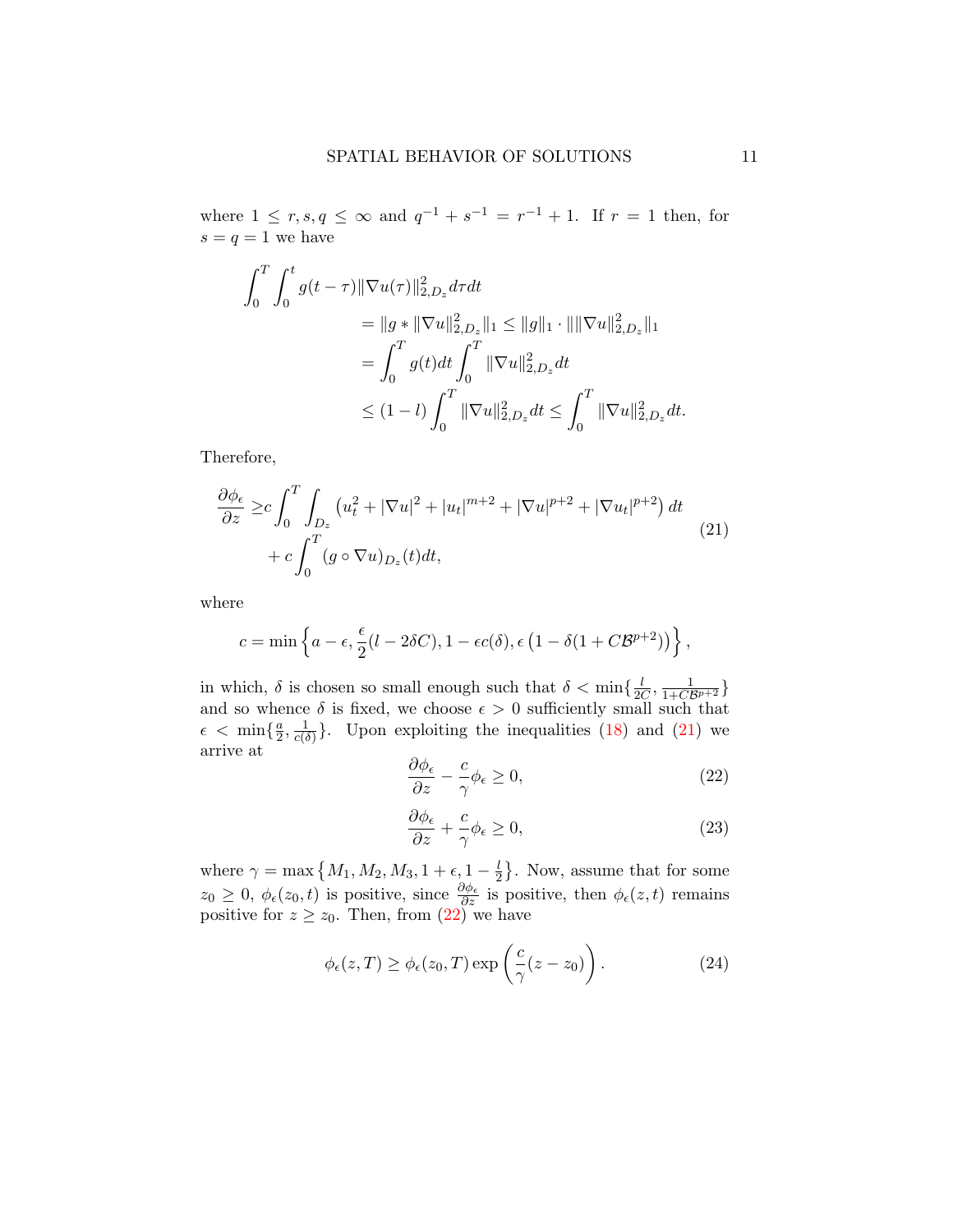Next, we consider that for all  $z, \phi_{\epsilon}(z, t)$  is negative. Then, we have form [\(23\)](#page-10-2) that the inequality

<span id="page-11-0"></span>
$$
-\phi_{\epsilon}(z,T) \le -\phi_{\epsilon}(0,T) \exp(-\frac{c}{\gamma}z),\tag{25}
$$

is satisfied. In fact, if  $\phi_{\epsilon}(z,t) \to 0$  as  $z \to \infty$ , from [\(10\)](#page-6-2) we have

<span id="page-11-1"></span>
$$
-\phi_{\epsilon}(z,T)
$$
  
\n
$$
= \frac{1}{2}||u_{t}||_{2,R_{z}}^{2} + \frac{a\epsilon}{2}||u||_{2,R_{z}}^{2} + \epsilon(u, u_{t})_{R_{z}} + \frac{1}{p+2}\int_{R_{z}}|\nabla u|^{p+2}dx + \frac{1}{2}\left(1 - \int_{0}^{T}g(\tau)d\tau\right)||\nabla u||_{2,R_{z}}^{2} + \frac{1}{2}(g \circ \nabla u)_{R_{z}}(T) + (a - \epsilon)\int_{0}^{T}||u_{t}||_{2,R_{z}}^{2}dt + \int_{0}^{T}\left(\frac{1}{2}g(t) + \epsilon\right)||\nabla u||_{2,R_{z}}^{2}dt + \int_{0}^{T}\int_{R_{z}}|u_{t}|^{m+2}dxdt + \epsilon\int_{0}^{T}\int_{R_{z}}|u_{t}|^{m+2}dxdt + \epsilon\int_{0}^{T}\int_{R_{z}}|\nabla u|^{p+2}dxdt + \int_{0}^{T}\int_{R_{z}}|\nabla u_{t}|^{p+2}dxdt - \epsilon\int_{0}^{T}\int_{R_{z}}|\nabla u_{t}|^{p+2}dxdt + \epsilon\int_{0}^{T}\int_{R_{z}}\nabla u.\nabla u_{t}|\nabla u_{t}|^{p}dxdt - \epsilon\int_{0}^{T}\int_{R_{z}}\int_{0}^{t}g(t-\tau)\nabla u(t)\nabla u(\tau)d\tau dxdt - \frac{1}{2}\int_{0}^{T}(g' \circ \nabla u)_{R_{z}}(t)dt.
$$

Summarily, we have proved the following theorem:

**Theorem 3.2** Let  $u$  be a nontrivial solution of the initial boundary value problem  $(1)-(4)$  $(1)-(4)$  $(1)-(4)$  which satisfies  $(5)-(6)$  $(5)-(6)$  $(5)-(6)$  such that

$$
0 \le m \le \min\left\{p, \frac{4}{n-2}\right\}, \quad n \ge 3.
$$

Then, either the solution becomes exponentially unbounded in the form [\(24\)](#page-10-3) or it satisfies the spatial decay estimate [\(25\)](#page-11-0).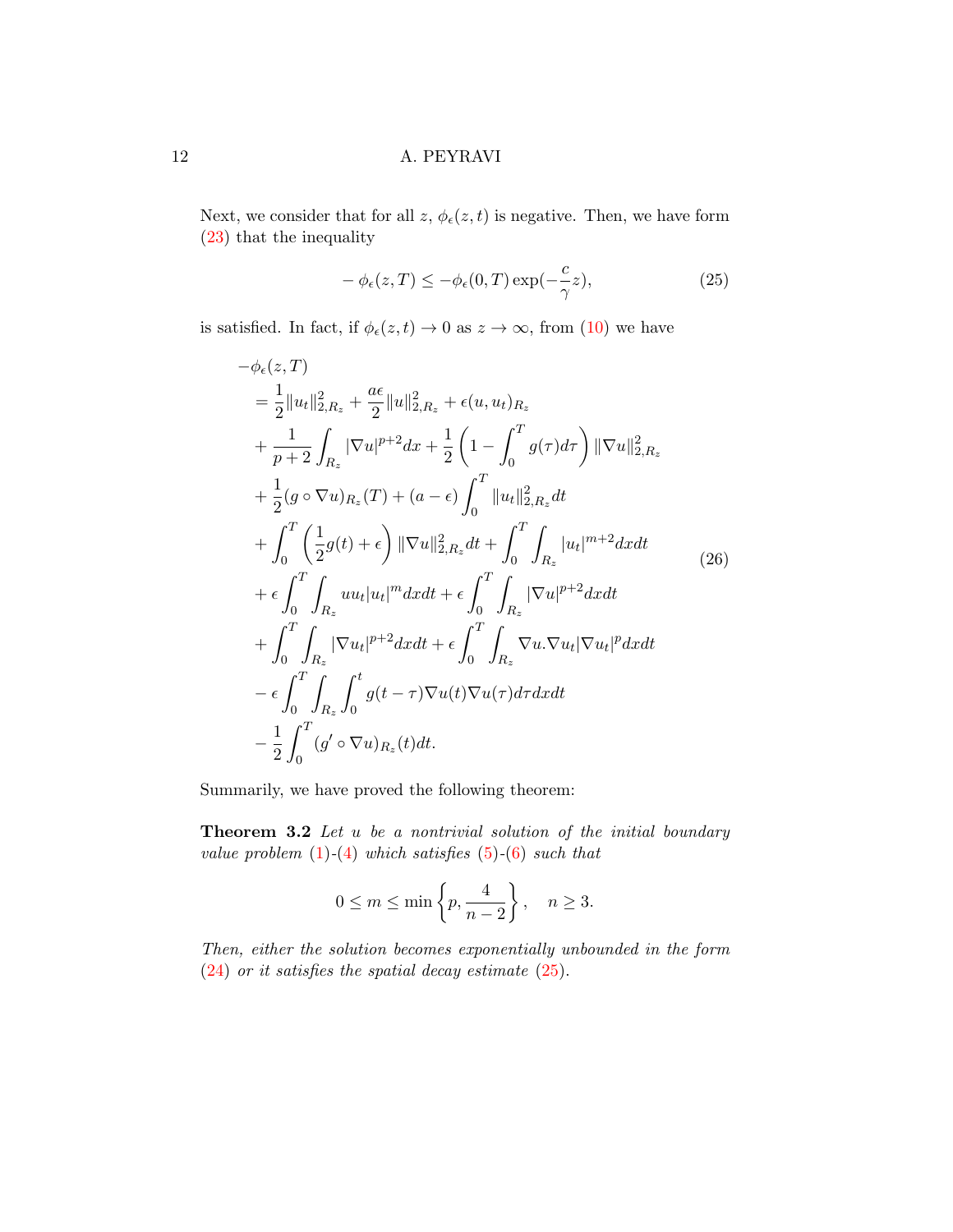# 4 A bound for the total energy

To give an estimate for the amplitude term,  $-\phi_{\epsilon}(0, t)$ , let us consider  $\eta(x, t)$  be a smooth function which satisfies the boundary conditions  $(2)-(3)$  $(2)-(3)$  $(2)-(3)$  and decays uniformly to zero as  $x_n$  tends to infinity. We have

$$
-\phi_{\epsilon}(0,T) = \int_0^T \int_{D_0} (\eta_t + \epsilon \eta) \Big( u_{x_n} + u_{x_n} |\nabla u|^p
$$

$$
+ u_{tx_n} |\nabla u_t|^p - (g * u_{x_n})(t) \Big) dx'dt.
$$

The divergence theorem gives

$$
-\phi_{\epsilon}(0,T) = \int_{\Omega} (\eta_t + \epsilon \eta) u_t dx + \int_0^T \int_{\Omega} \left[ \eta_{tt} u_t + (a - \epsilon) \eta_t u_t + a \epsilon \eta u_t \right. \n+ (\nabla \eta_t + \epsilon \nabla \eta) \cdot (\nabla u + \nabla u |\nabla u|^p \n+ \nabla u_t |\nabla u_t|^p) + (\eta_t + \epsilon \eta) u_t |u_t|^m \right] dx dt \n- \int_0^T \int_{\Omega} \int_0^t g(t - \tau) \nabla \eta_t(t) \cdot \nabla u(\tau) d\tau dx dt \n- \epsilon \int_0^T \int_{\Omega} \int_0^t g(t - \tau) \nabla \eta(t) \cdot \nabla u(\tau) d\tau dx dt.
$$

Using Young's inequality and the conditions [\(5\)](#page-3-0), [\(6\)](#page-3-1), for arbitrary positive constants  $\varepsilon_i$ , we obtain

<span id="page-12-0"></span>
$$
-\phi_{\epsilon}(0,T)
$$
\n
$$
\leq \frac{\varepsilon_1}{2} \int_{\Omega} u_t^2 dx + \int_0^T \int_{\Omega} \left[ \frac{\varepsilon_2}{2} u_t^2 + \left( \frac{\varepsilon_3}{2} + \varepsilon_7 (1-l)(1+\epsilon) \right) |\nabla u|^2 + \left( \frac{1+\epsilon}{p+2} \right) (\varepsilon_4 |\nabla u|^{p+2} + \varepsilon_5 |\nabla u_t|^{p+2}) + \frac{\varepsilon_6}{m+2} |u_t|^{m+2} \right] dx dt
$$
\n
$$
+ \varepsilon_7 (1+\epsilon)(g \circ \nabla u)_{\Omega}(t) dt + \psi(\eta), \tag{27}
$$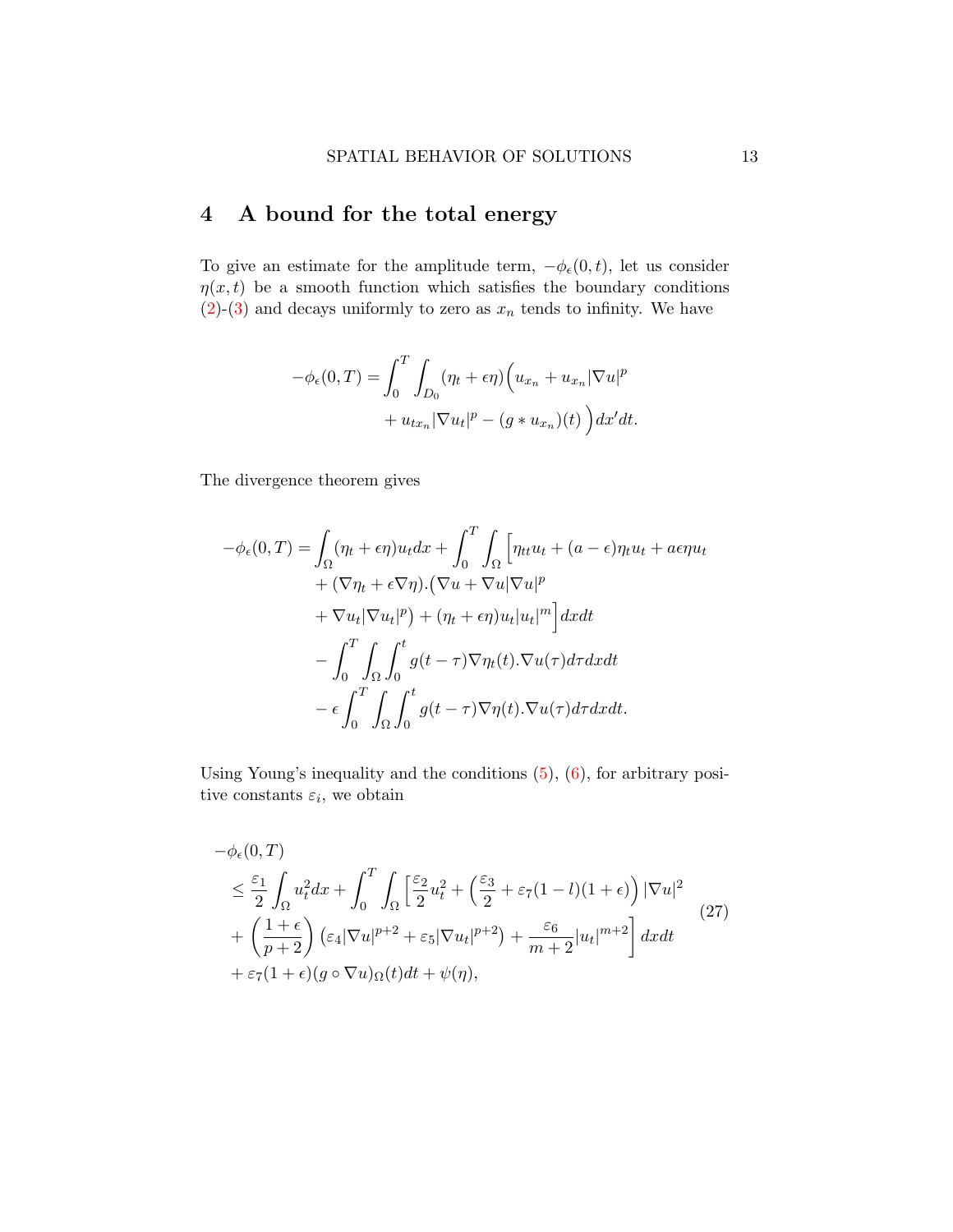where

$$
\psi(\eta) = \frac{1}{2\varepsilon_1} \int_{\Omega} (\eta_t + \epsilon \eta)^2 dx + \int_0^T \int_{\Omega} \left[ \frac{1}{2\epsilon_2} \left( a\epsilon \eta + (a - \epsilon) \eta_t - \eta_{tt} \right)^2 + \left( \frac{1}{\varepsilon_3} + \frac{1 - l}{\varepsilon_7} \right) |\nabla \eta_t|^2 + \left( \frac{\epsilon^2}{\varepsilon_3} + \frac{\epsilon (1 - l)}{\varepsilon_7} \right) |\nabla \eta|^2 + \left( \frac{p + 1}{p + 2} \right) \left( \varepsilon_4^{-\frac{1}{p + 1}} + \varepsilon_5^{-\frac{1}{p + 1}} \right) \left( |\nabla \eta_t|^{p + 2} + \epsilon |\nabla \eta|^{p + 2} \right) + \varepsilon_6^{-\frac{1}{m + 1}} \left( \frac{m + 1}{m + 2} \right) (\eta_t + \epsilon \eta)^{m + 2} \right] dx dt.
$$

In [\(27\)](#page-12-0) we have used

$$
\int_{\Omega} \int_0^t g(t-\tau) \nabla \eta(t) \nabla u(\tau) d\tau dx
$$
  
\n
$$
\leq \varepsilon_7 (1-l) \int_{\Omega} |\nabla u|^2 dx + \varepsilon_7 (g \circ \nabla u)_{\Omega}(t) + \frac{1-l}{\varepsilon_7} \int_{\Omega} |\nabla \eta|^2 dx,
$$

and the same inequality when  $\eta$  is replaced by  $\eta_t$ . On the other hand from [\(26\)](#page-11-1) and the same way followed in Theorem 3.2, for  $\epsilon \leq \frac{a}{2}$  $\frac{a}{2}$ , one can see that

<span id="page-13-0"></span>
$$
-\phi_{\epsilon}(z,T) \geq \frac{1}{4} ||u_t||_{R_z}^2 + c \int_0^T (g \circ \nabla u)_{R_z}(t) dt + c \int_0^T \int_{R_z} (|u_t|^2 + |\nabla u|^2 + |u_t|^{m+2} + |\nabla u|^{p+2} + |\nabla u_t|^{p+2}) dx dt.
$$
 (28)

Thus, by using [\(27\)](#page-12-0), [\(28\)](#page-13-0) and choosing  $\varepsilon_1 = \frac{1}{4}$  $\frac{1}{4}$ ,  $\varepsilon_2 = \varepsilon_3 = c$ ,  $\varepsilon_4 = \varepsilon_5 =$  $\frac{c(p+2)}{2(\epsilon+1)}, \, \varepsilon_6 = \frac{c}{2}$  $\frac{c}{2}(m+2)$  and  $\varepsilon_7 = \frac{c}{2(1+\epsilon)}$  we find

<span id="page-13-1"></span>
$$
-\phi_{\epsilon}(0,T) < 2\psi(\eta). \tag{29}
$$

Now, we select

$$
\eta(x,t) = h(x',t) \exp(-\kappa x_n),
$$

where the function h is defined in [\(2\)](#page-2-2) and  $\kappa$  is an arbitrary positive constant. By some simple calculations, we find

<span id="page-13-2"></span>
$$
|\nabla \eta| = \mathcal{H} \exp(-\kappa x_n), \quad |\nabla \eta_t| = \mathcal{H}^{\text{t}} \exp(-\kappa x_n), \tag{30}
$$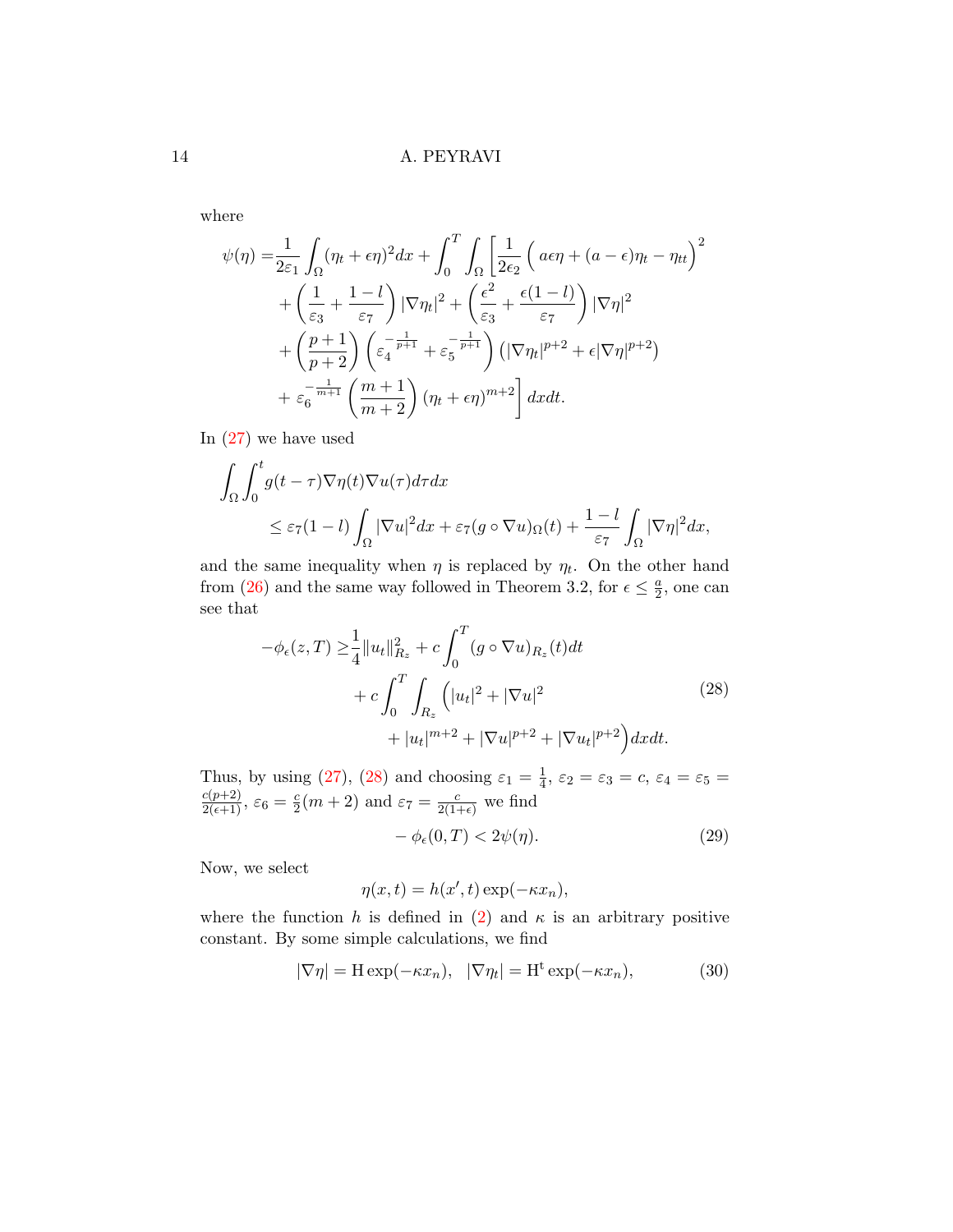where

$$
\mathcal{H} := (|\nabla^{\prime} h|^2 + \kappa^2 h^2)^{\frac{1}{2}}, \quad \mathcal{H}^{\mathfrak{t}} := (|\nabla^{\prime} h_t|^2 + \kappa^2 h_t^2)^{\frac{1}{2}},
$$

such that  $\nabla'$  denotes the gradient operator in  $\mathbb{R}^{n-1}$ . Therefore, from  $(29)$  and  $(30)$  we can write

<span id="page-14-1"></span>
$$
-\phi_{\epsilon}(0,T)
$$
\n
$$
\leq \frac{2}{\kappa} \int_{D_0} (h_t + \epsilon h)^2 dx'
$$
\n
$$
+ \int_0^T \int_{D_0} \frac{1}{2\kappa c} \left( a\epsilon h + (a - \epsilon)h_t - h_{tt} \right)^2 dx'dt
$$
\n
$$
+ \left( \frac{1 + 2(1 - l)(1 + \epsilon)}{2\kappa c} \right) \int_0^T \int_{D_0} (H^t)^2 dx'dt
$$
\n
$$
+ \left( \frac{\epsilon^2 + 2\epsilon (1 - l)(1 + \epsilon)}{2\kappa c} \right) \int_0^T \int_{D_0} (H)^2 dx'dt
$$
\n
$$
+ K_1 \int_0^T \int_{D_0} \left( (H^t)^{p+2} + \epsilon (H)^{p+2} \right) dx'dt
$$
\n
$$
+ K_2 \int_0^T \int_{D_0} (h_t + \epsilon h)^{m+2} dx'dt.
$$
\n(31)

where

$$
K_1 = \frac{2}{\kappa} \left( \frac{p+1}{(p+2)^2} \right) \left( \frac{c(p+2)}{2(\epsilon+1)} \right)^{-\frac{1}{p+1}},
$$

and

$$
K_2 = \frac{1}{\kappa} \left( \frac{m+1}{(m+2)^2} \right) \left( \frac{c}{2} (m+2) \right)^{-\frac{1}{m+1}}.
$$

The inequality [\(31\)](#page-14-1) shows an upper bound for the total energy depending on the boundary conditions and the positive constant  $\kappa$  which can be chosen optimally.

# References

<span id="page-14-0"></span>[1] R. A. Adams, Sobolev Spaces, Pure and Applied Mathematics, Vol. 65, Academic Press, New York-London, 1975.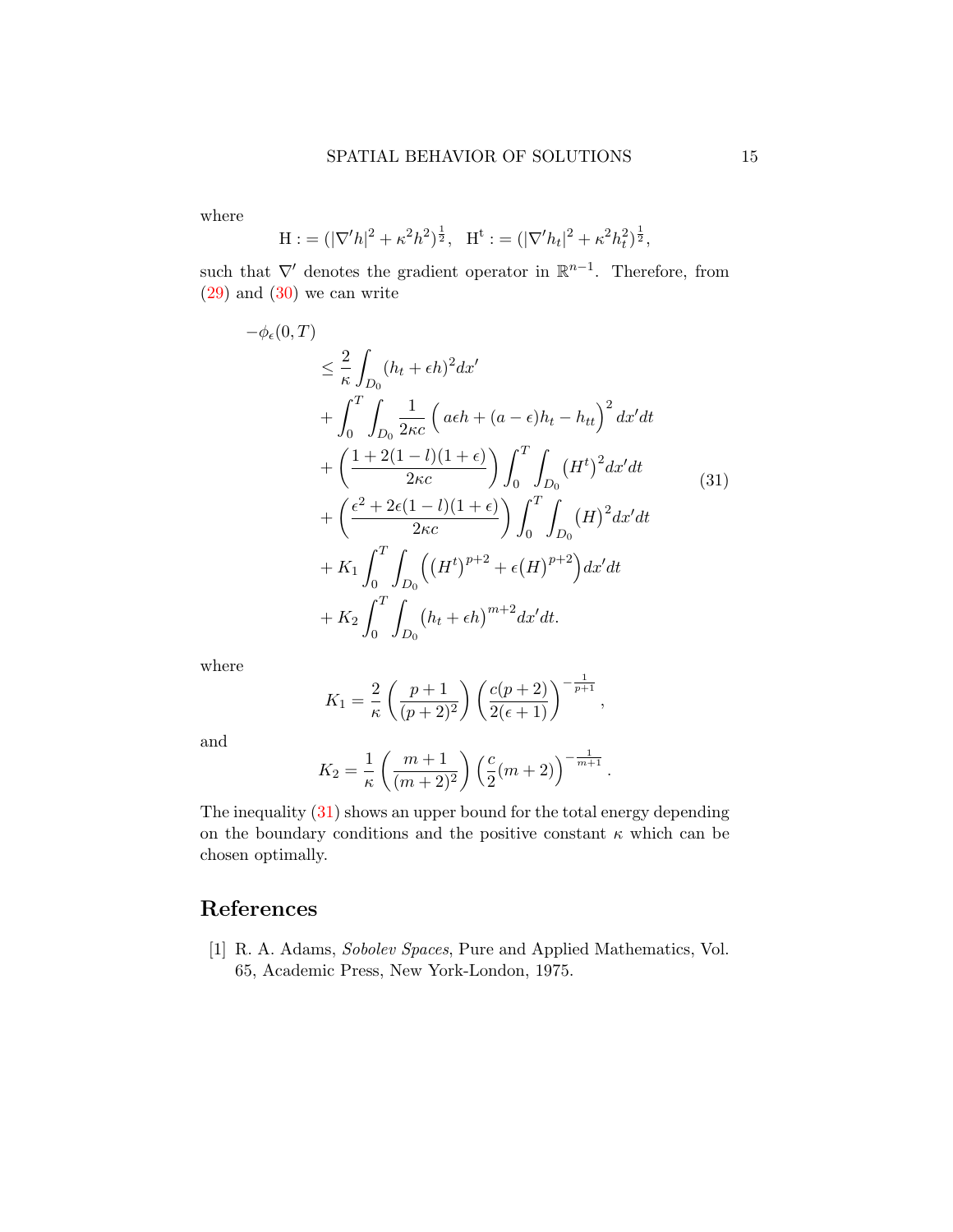- <span id="page-15-5"></span>[2] S. Chirita, R. Quintanilla, Saint-Venant's principle in linear elastodynamics, Journal of Elasticity, 42(1996), 201-215.
- [3] S. Chirita, R. Quintanilla, Spatial decay estimates of Saint-Venant type in generalized thermoelasticity, International Journal of Engineering and Science 34(1996), 299-311.
- <span id="page-15-6"></span>[4] S. Chirita, R. Quintanilla, Spatial estimates in the dynamic theory of linear elastic materials with memory, European Journal of Mechanics A/Solids, 16(1997), 723-736.
- <span id="page-15-7"></span>[5] J. I. Diaz, R. Quintanilla, Spatial and continuous dependence estimates in linear viscoelasticity, J. Math. Anal. Appl, 273 (2002), 1-16.
- <span id="page-15-8"></span>[6] M. Fabrizio, A. Morro, Mathematical Problems in Linear Viscoelasticity, SIAM Stud. Appl. Math, Philadelphia, 1992.
- <span id="page-15-0"></span>[7] J. N. Flavin, On Knowles'version of Saint-Venant's principle in two-dimensional elastostatics. Arch. Rational Mech. Anal, 53(1974), 366-375.
- <span id="page-15-4"></span>[8] J. N. Flavin, R. J. Knops, L. E. Payne, Energy bounds in dynamical problems for a semi-infinite elastic beam, Elasticity: Mathematical Methods and Applications. Ellis-Horwood: Chichester, (1989) 101- 111.
- <span id="page-15-1"></span>[9] J. N. Flavin, R. J. Knops, L. E. Payne, Decay Estimates for the Constrained Elastic Cylinder of Variable Cross Section. Quart. Appl. Math, XLVII(1989), 325-350.
- [10] J. N. Flavin, R. J. Knops, Asymptotic behaviour of solutions to semi-linear elliptic equations on the half cylinder, Z. Angew. Math. phys, 43(1992), 405-421.
- <span id="page-15-2"></span>[11] J. N. Flavin, S. Rionero, Qualitative Estimates for Partial Differential Equations, An Introduction. CRC Press. Roca Raton (1996)
- <span id="page-15-3"></span>[12] C. O. Horgan, Decay estimates for the biharmonic equation with applications to Saint-Venant principles in plane elasticity and Stokes flow, Quart. Appl. Math, 47( 1989), 147-157.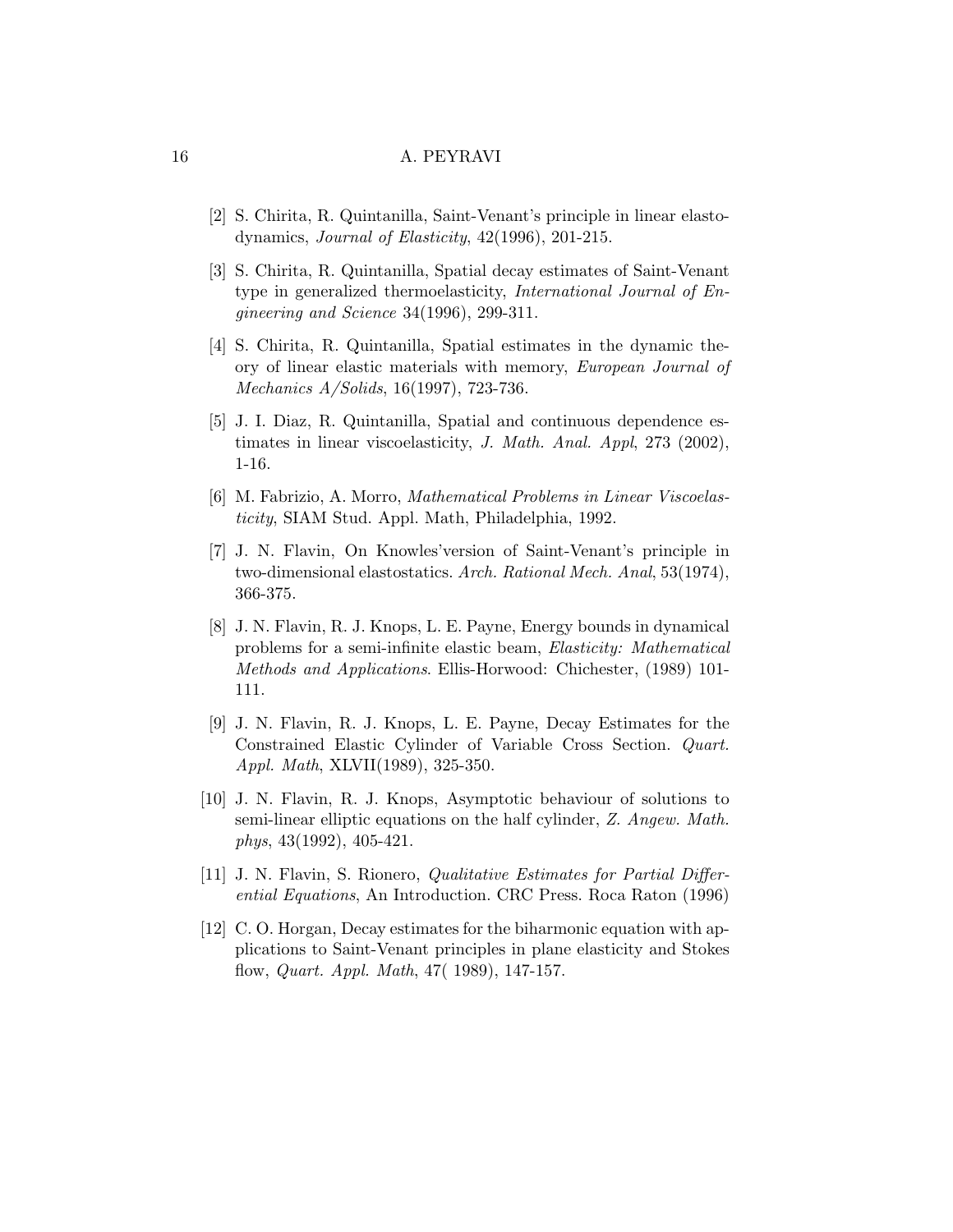- <span id="page-16-1"></span>[13] C. O. Horgan, Recent developments concerning Saint-Venant's principle: An update, Appl. Mech. Rev, 42(1989), 295-303.
- <span id="page-16-2"></span>[14] C. O. Horgan, Recent developments concerning Saint-Venant's principle: A second update, Appl. Mech. Rev, 49(1996), 101-111.
- <span id="page-16-0"></span>[15] C. O. Horgan, J. K. Knowles, Recent developments concerning Saint-Venant's principle, Advances in Applied Mechanics (T.Y. Wu and J.W. Hutchinson (eds)). Academic Press, New York. 23( 1983), 179-269.
- <span id="page-16-3"></span>[16] J. K. Knowles, On Saint-Venant's principle in the two-dimensional linear theory of elasticity, Arch. Rational Mech. Anal, 21(1966), 123-144.
- <span id="page-16-10"></span>[17] Y. Liu, W. Liao, C. Lin, Some alternative results for the nonlinear viscoelasticity equations, Applicable Analysis, 89(5) (2010), 775- 787.
- <span id="page-16-4"></span>[18] J. K. Knowles, An energy estimate for the biharmonic equation and its application to Saint-Venant's principle in plane elastostatics, Indian. J. Pure. Appl. Math, 14(1983), 791-805.
- <span id="page-16-5"></span>[19] O. A. Oleinik, Energitic estimates analogous to the Saint-Venant principle and their applications, J. Fabera: Equadiff IV, Lecture Notes in Mathematics, 703, Springer, Berlin, (1979) 328-329.
- <span id="page-16-6"></span>[20] R. Quintanilla, A spatial decay estimate for the hyperbolic heat equation, SIAM Journal on Mathematical Analysis, 27(1996), 423- 435.
- <span id="page-16-7"></span> $[21]$  R. Quintanilla, Phragmén-Lindelöf alternative in nonlinear viscoelasticity, Nonlinear Analysis, 34(1998), 7-16.
- <span id="page-16-8"></span>[22] R. Quintanilla, Coparison arguments and decay estimates in nonlinear viscoelasticity, International Journal of Non-linear Mechanics. 39(2004) 55-61.
- <span id="page-16-9"></span>[23] R. Quintanilla, G. Saccomandi, Spatial behavior for a furth-order dispersive equation, *Quart. Appl. Math*,  $LXY(3)(2006)$ , 547-560.